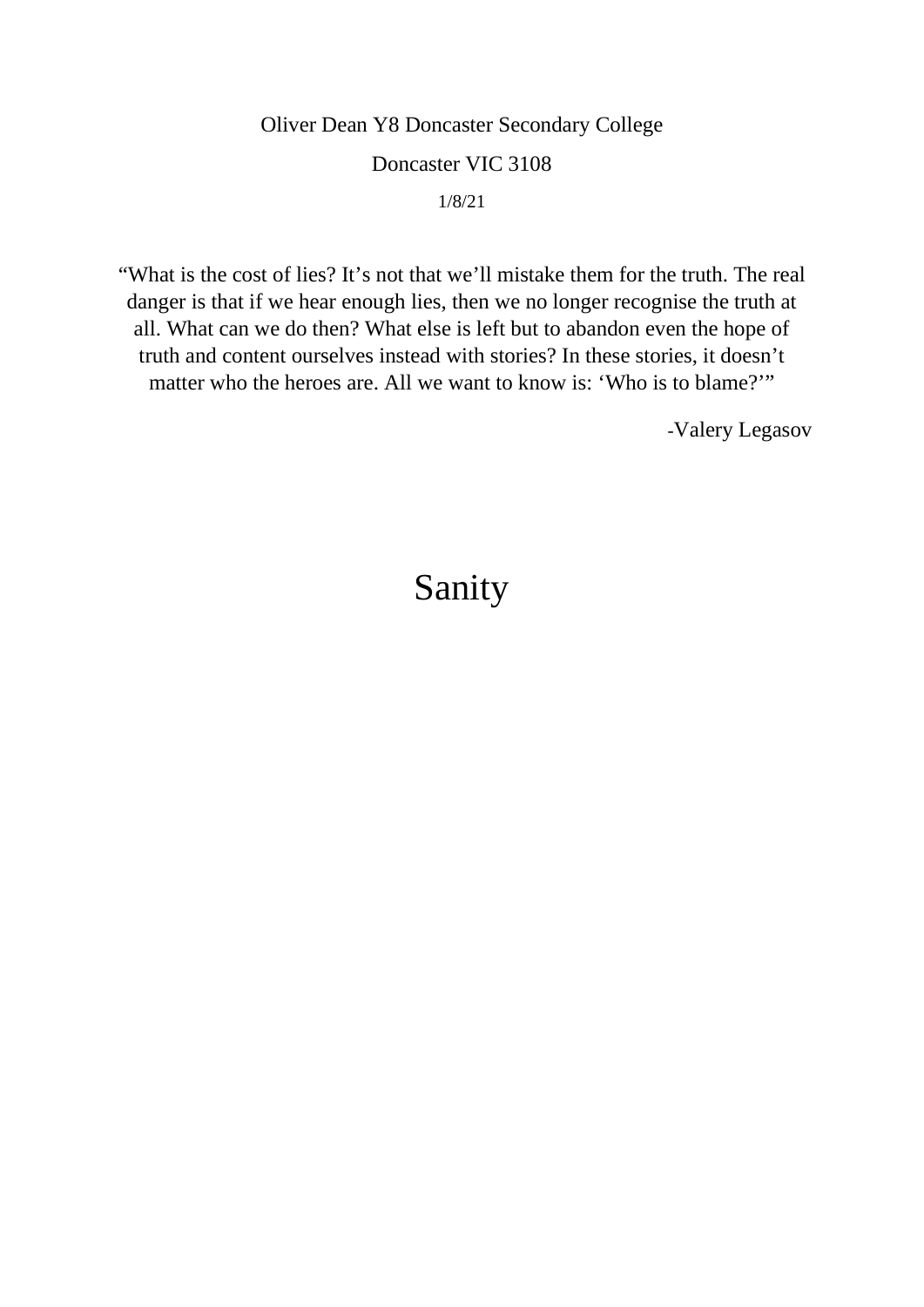$\wp$ The air was thick $\wp$ 

Many people use the expression to describe a feeling of unease, discomfort, tension. Feeling. Emotion.

#### $\wp$ Definitions $\wp$

Emotion:

a strong feeling deriving from one's circumstances, mood, or relationships with others.

Thick:

in or with deep, dense, or heavy mass.

To Andriy Kovalenko, anything and everything could be described as thick. Objects and emotions alike.

The air was thick as Andriy stepped out of the Russian Army UAZ-469 Jeep. The fresh mud affixing itself to his finely polished shoes was thick also. The calloused skin on the Colonel's fingers was thick.

Chernobyl Nuclear Power plant was thick.

Andriy silently shook the Colonel's rough hand. He liked it when people didn't talk. It prevented wasting valuable time. It made his work efficient.

He let go.

Something that he didn't do very often.

Andriy's job now was to make everything that seemed thick, elaborate and deep; thin.

More on this later.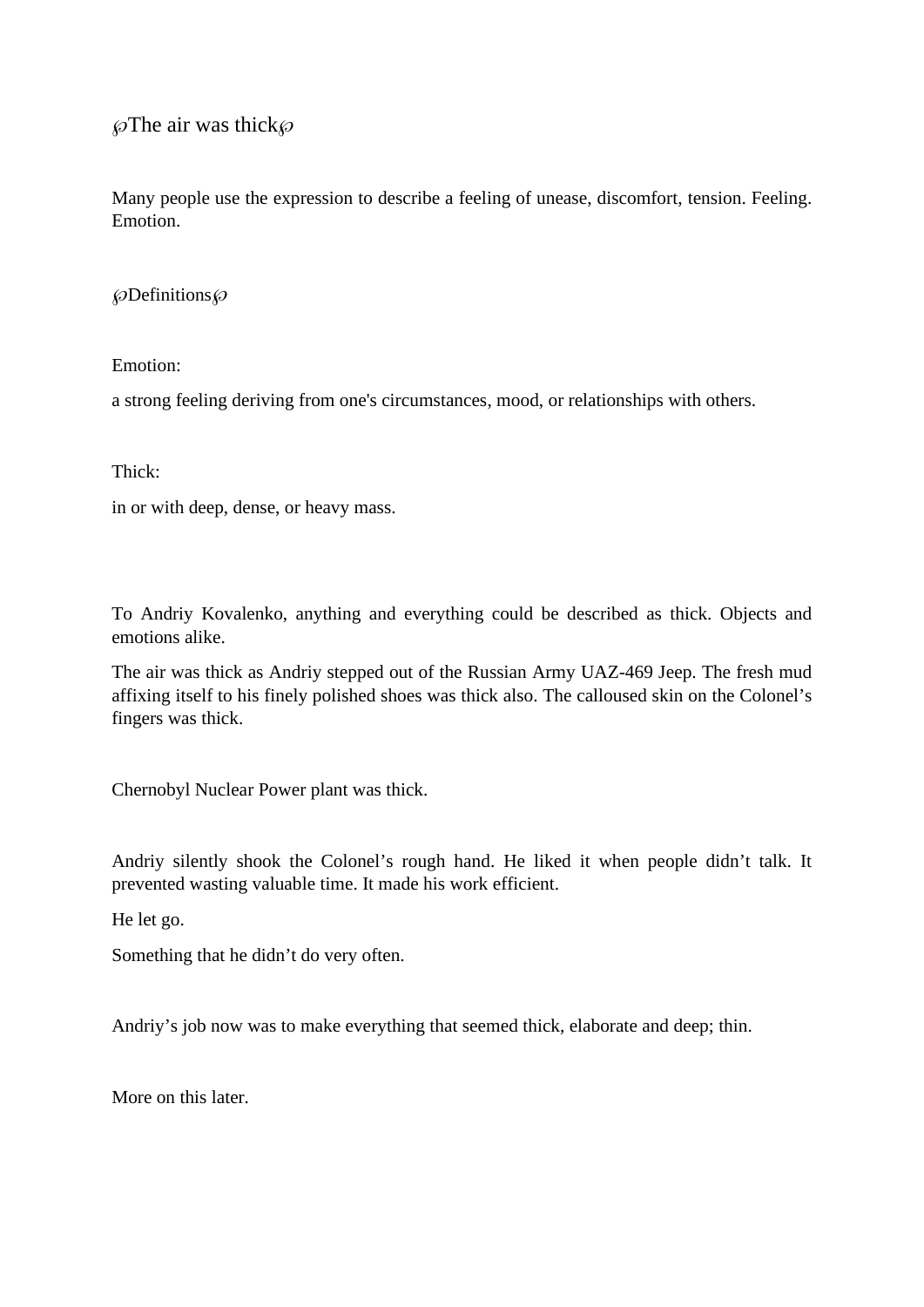## ℘Relationship℘

Just weeks ago, Andriy was at home in Kiev. Alina's hand was in his. They were strolling in the park past midnight.

The air was thick. Thick with love. Thick with elation. Thick with a happiness, a willingness to be alive. He reached into his pocket, a soft, silk box met his hand and he fell, clumsily to his knee. Alina gasped, her curly brown hair dancing in the breeze.

"Alina, will you make me the happiest man in the world?"

Alina didn't have time to answer.

She fell.

Her blood was thick.

Andriy screamed, cowering over Alina, helpless. He squeezed her hand. He buried his face into the thick road of gravel, not ever wanting to get up. Not to leave the love of his life.

A man appeared. A thick beard attached to his face. A thick suppresser attached to his gun.

Borja spoke thick, lingering words. "I'm sorry."

#### ℘Mood℘

Over time, Andriy developed an intolerance to listening. Listening to others. Sometimes he could not stand even the thought that there were words coming out of people's mouths. Any one of the words could be a lie. The Komitet Gosudarstvennoy Bezopasnosi were good at lying.

So was Andriy.

The next weeks were thick. Thick with hatred, thick with anger, thick with a constant dread that everyone he knew, even his closest friends, were against him.

He had been briefed on the reasoning for Alina's assassination.

He didn't mind that she was a double agent. All he knew was that without her, his life meant nothing. In a way, his life was thin without her.

Borja had been Andriy's friend. He knew that Borja had been given orders. In the Komitet Gosudarstvennoy Bezopasnosi, you obey orders. He knew that friends didn't kill their friends' fiancé.

His mood was melancholic. Angry. Empty.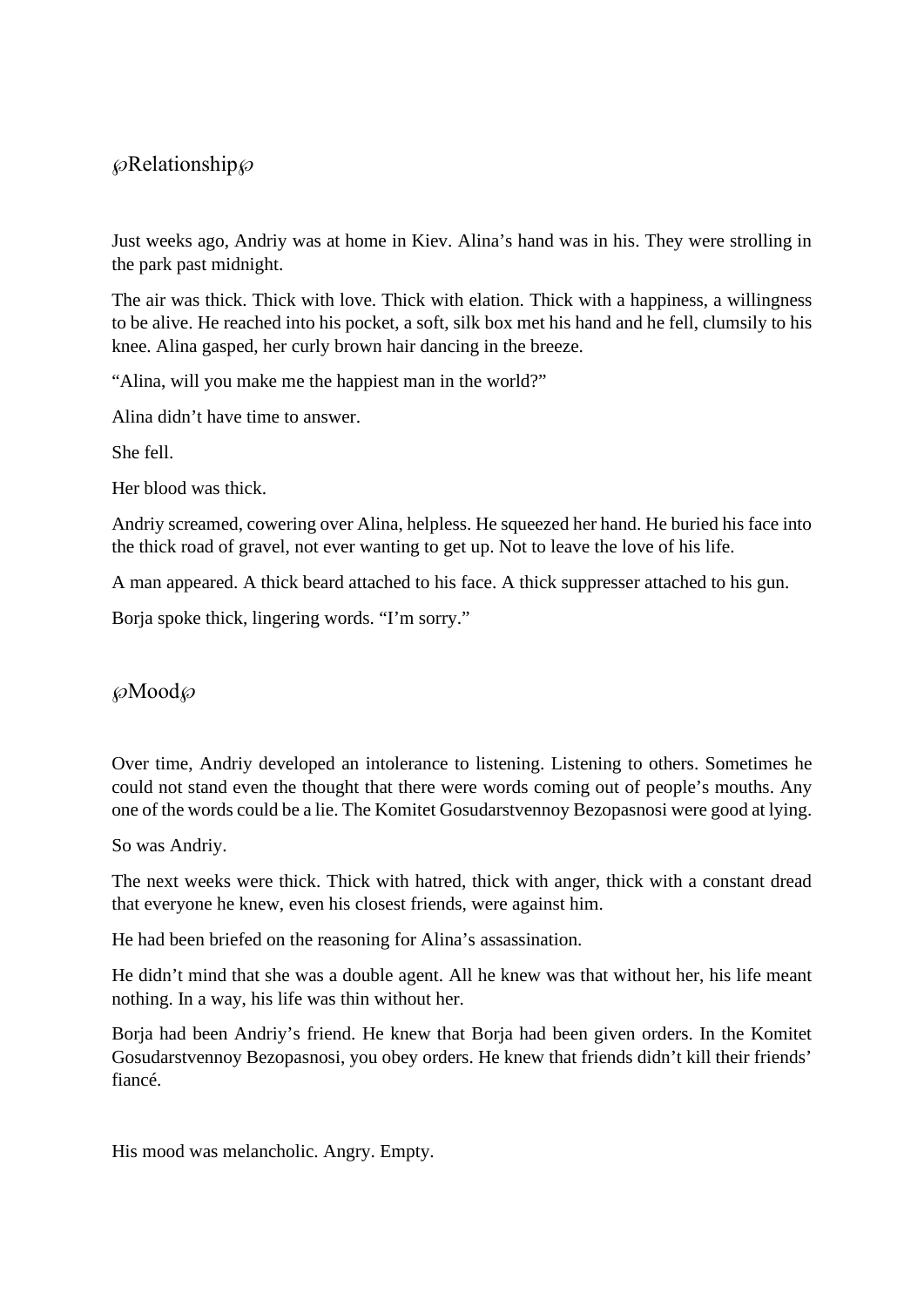### ℘Circumstance℘

Andriy was on a Mil Mi-6 helicopter. The cabin was thick. Thick with dread. Thick with pointlessness. Thick with uncertainty.

His circumstance was sudden. He was flying towards Pripyat, Ukraine. He was under informed. He was tired. He was crawling with unease.

Chernobyl Nuclear Powerplant came into view. A castle, piercing the thick forest.

How was he going to keep something that big under the world's radar? How was he going to hide *that* from the world's prying eyes?

The Soviet Union was crumbling.

All it needed was the lightest push to fall apart.

It was Andriy's job to stop that from happening.



Andriy stepped further along the muddy road. The Colonel followed.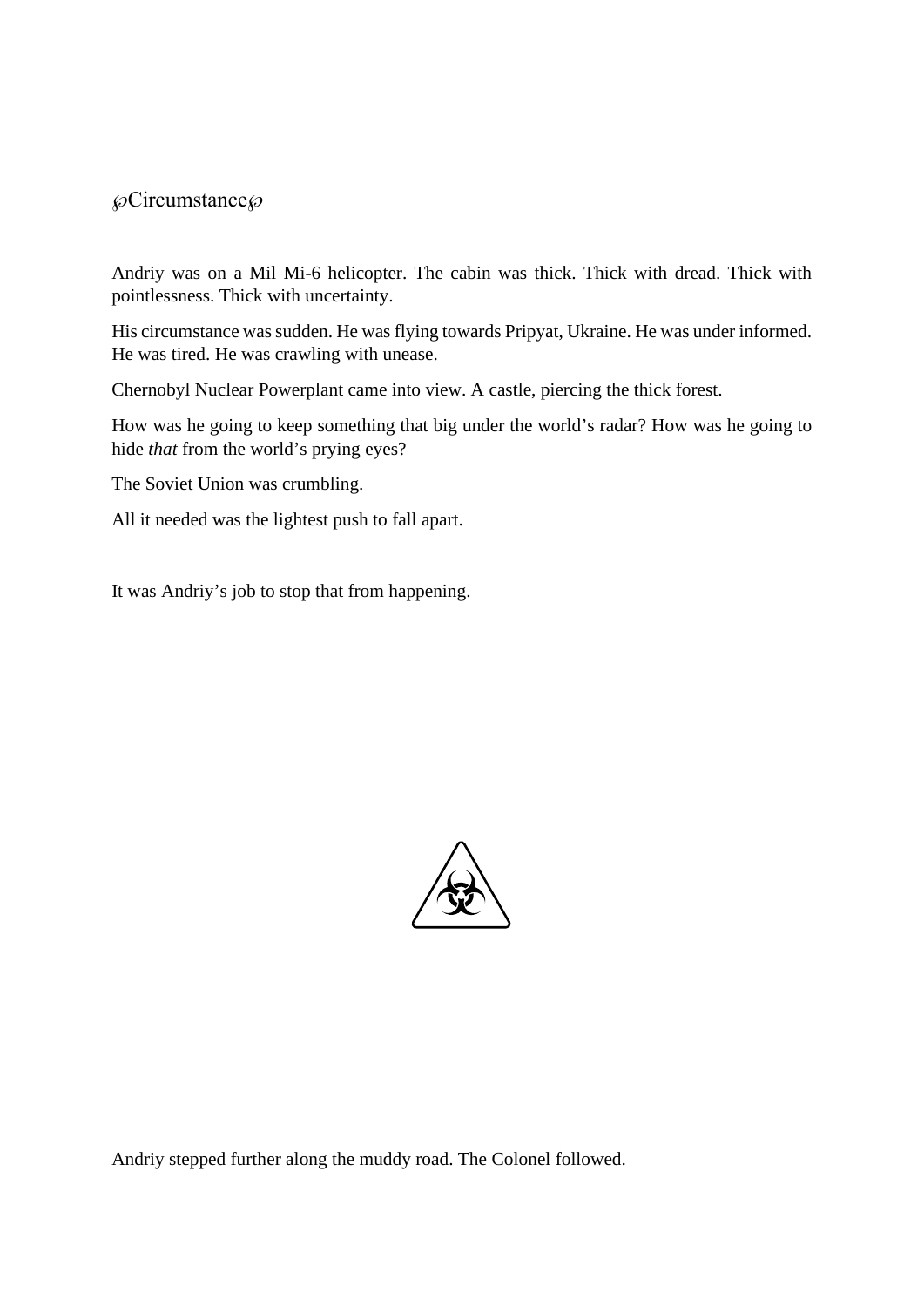## ℘The Colonel℘

He wore a khaki jacket, adorned with vibrantly strung medal ribbons. Pants, striped with red. The colour of the motherland.

A wide cap sat proudly atop his head; a gold pennant pinned to a crimson puggaree.

Brilliant brown boots had taken a beating from not quite so brilliant brown mud.

His face bore the brunt of a score of service. It was fatigued, wrinkled and scrunched beyond his years.

He was tall, stocky, an outright brick of a man.

He was thick.

Andriy was led to a large, grey-brown tent, dimly, eerily lit by a white light bulb. Comrade Bryukhanov sat smoking, slumped over a table next to his counterpart, Comrade Fomin. "Comrade Kovalenko," Bryukhanov began, extinguishing his cigarette on the table. He forced the weary statement out from his husky voice. "I'm sure you know by now that my power plant is burning away as we speak. I'm sure you know that my country is not happy."

Andriy stood silent. He was bored by the useless information, ignoring it he instead surveyed the two pathetic men.

 $\wp$ Comrades Bryukhanov and Fomin $\wp$ 

Managing Directors of Chernobyl Nuclear Power Plant

Both short, around 5 ½ ft.

Bryukhanov had knotted, dark grey hair, a grey face. Fomin had brown back and sides and a bald top accompanied by thick lensed glasses.

Both avid smokers.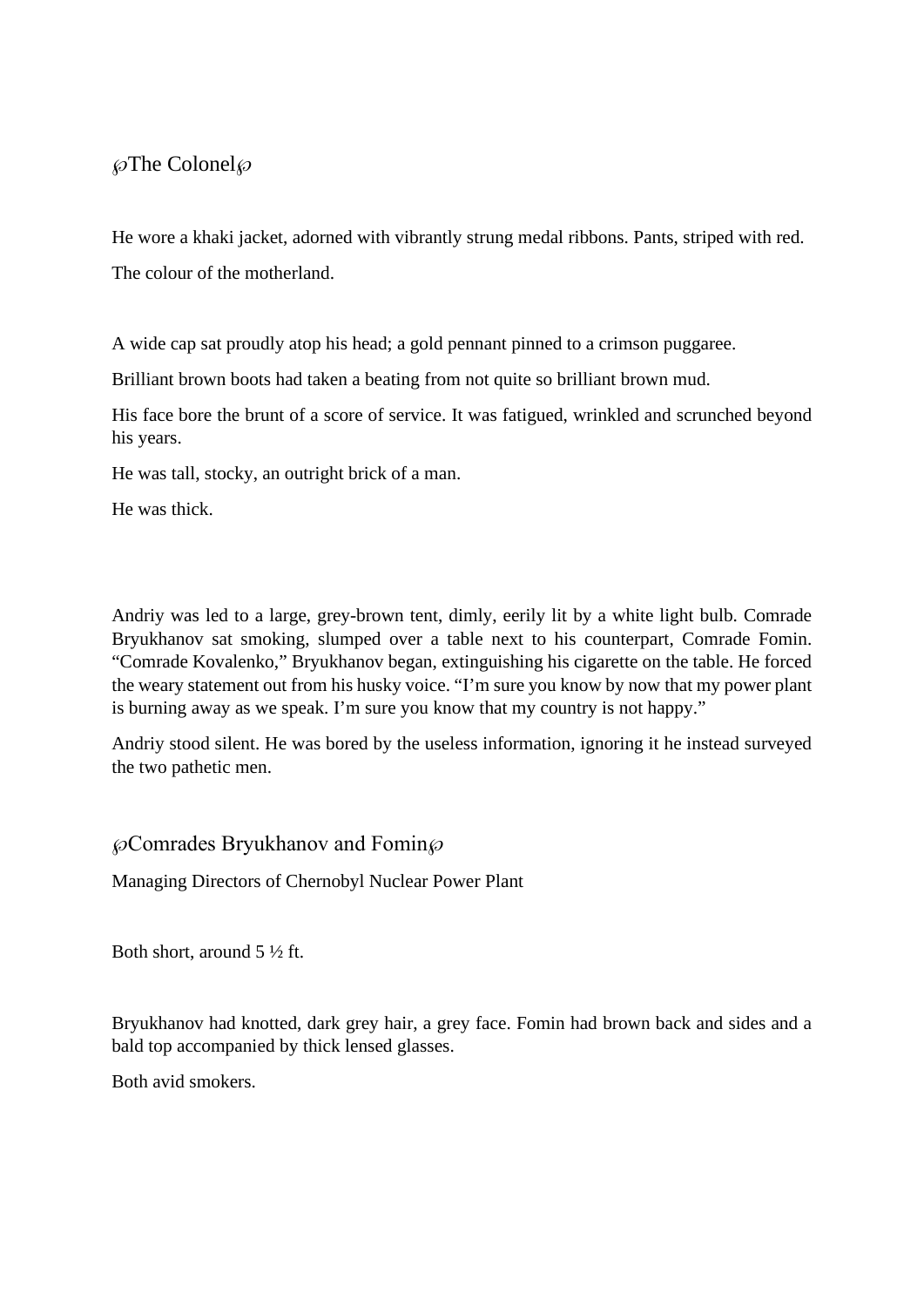"I cannot do this much longer. It has been 12 hours. I have cut the phone lines. I have cut all communication to Pripyat and Chernobyl. I need you to take over from me, you are to stop the flow of misinformation. Do not let the world know about the failure."

Andriy nodded, coldly.

"We are going to inspect the damage later today and then you will take over while we meet with the President."

Comrade Bryukhanov stood up with an enduring sigh. Comrade Fomin followed as Bryukhanov strode out of the tent, his eyes fixed on Andriy.

The Colonel entered soon after the men left. His towering, burly figure dwarfing them. "Comrade Kovalenko." The Colonel spoke his first words to Andriy. "Follow me."

Andriy was led out of the tent and he soon found himself in the back of the same UAZ-469.

"We are going to the hospital first, there are many injured there." The Colonel declared, handing Andriy a faded white piece of paper.

 $\wp$ The Paper $\wp$ 

A brief list of assignments.

Hospital: Comrade Kovalenko to control crowds at Pripyat Hospital. No one is to enter apart from the wounded.

Chernobyl Archives: Comrade Kovalenko will censor reports from the disaster. No civilians are to enter the building.

Pripyat General Hospital was crowded, overwhelmed with patients of all ages. The room was thick.

Andriy fought his way through the bustling crowd. Deafening whines and cries of pain reverberated off the walls.

Through all this Andriy stood coldly, bluntly at his post, guarding the entry to the emergency hall. Children, young children, red all over, rushed in on stretches and even mattresses. Howling parents, holding on to their children until the last moment until Andriy intervened with the numb order, "Injured Only."

The faces.

The cries.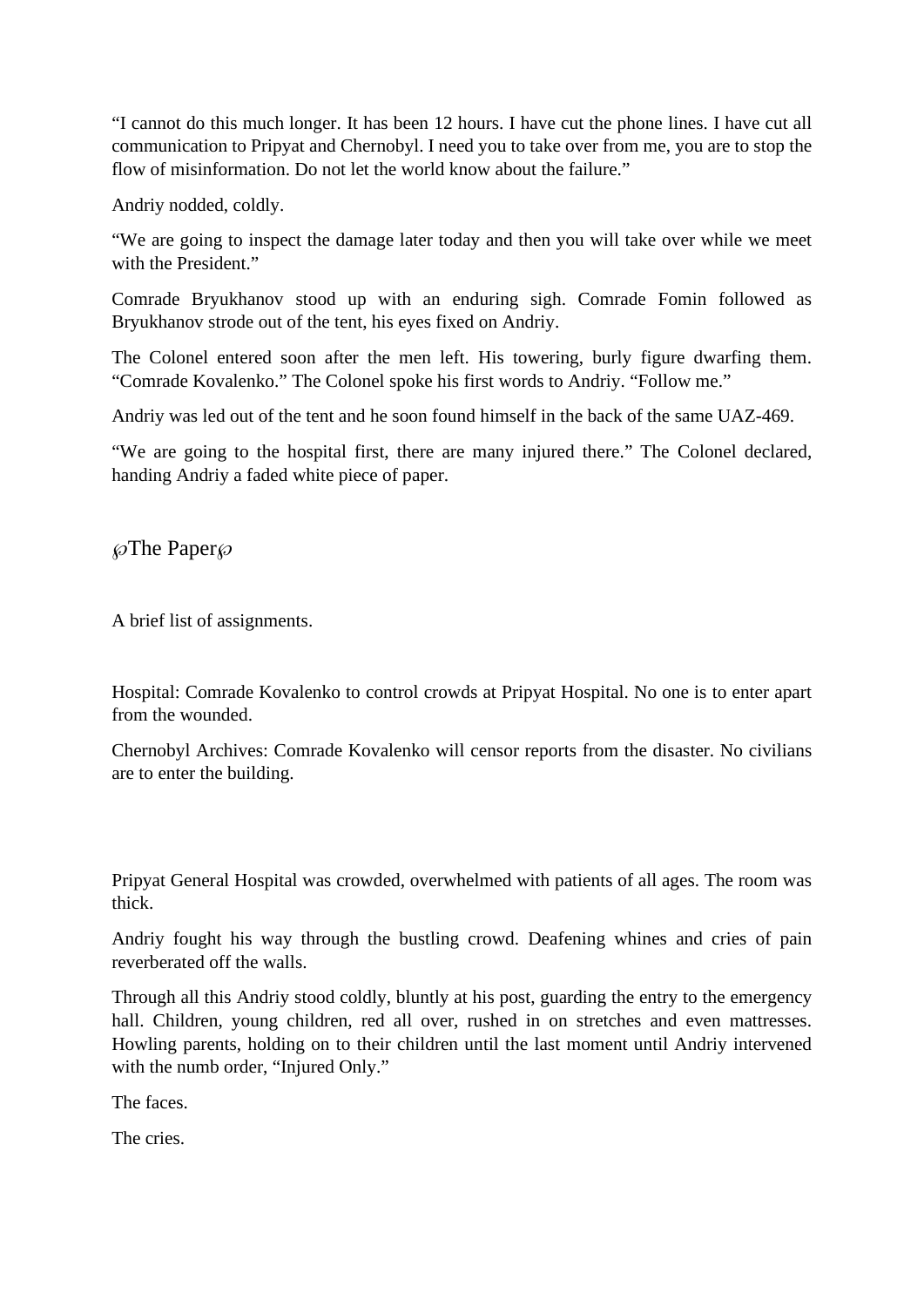Andriy barely had time to remember his intolerance to listening while he battled the unforgiving crowd.

A young police officer attempting to control the crowd snapped, turning his head and walking right out.

Andriy stood cold, all through the day, and into the night.

After midnight.

The waiting room had thinned, spotted only now with sleeping patients.

Soft footsteps came from behind him. A woman.

 $\wp$ The Woman $\wp$ 

She wore a black skirt, brown cardigan.

Curly brown hair.

Hazel eyes.

Bright red lipstick.

Andriy was taken aback. A woman had seemingly appeared out of nowhere, from behind the guarded door. She was not a nurse, not injured, and fit none of the criteria to enter.

"What are you doing?" Andriy began.

"Leaving."

"How did you get past the door?"

"Easy. You didn't guard it very well. Slipped right through under a trolley."

Andriy paused. He was slightly impressed. He admired her attitude.

"Why?" Andriy resumed, asking in the bluntest way possible.

"Oh, to see my husband."

"You can't do that ma'am."

"I know."

She disappeared.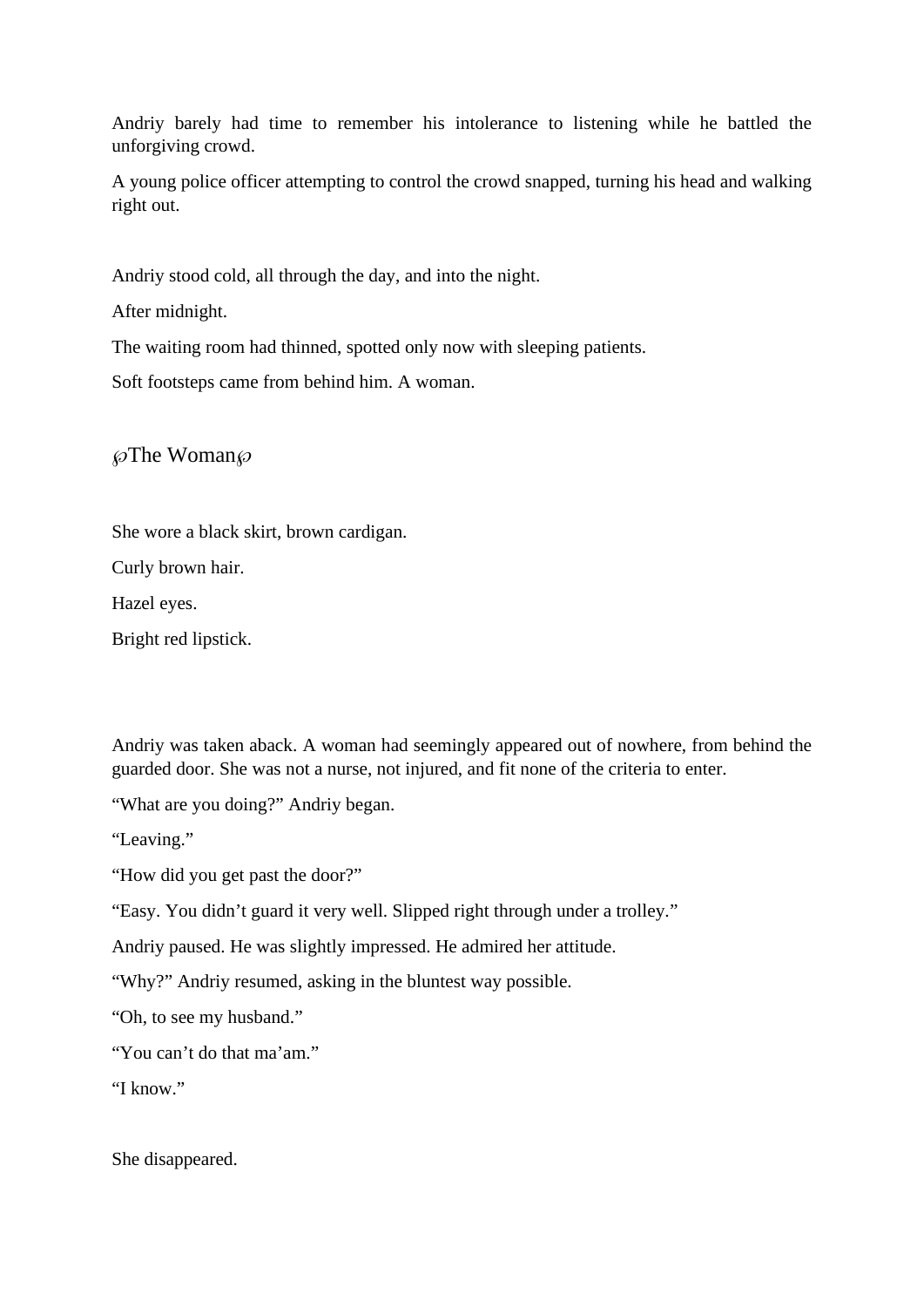Andriy stood numb at the door, staring at the ground where she had been standing. For the first time in his life, he was bewildered. Unable to move, his face turned to an uncontrolled smile.

He smiled for the first time in as long as he could remember. He smiled for the first time since he was with Alina.

Busses flooded the streets. Loudspeakers blared the evacuation order through the city. Molasses sprayers littered the empty streets as people fled Pripyat.

By noon the city was deserted.

The air was thick.

Thick with emptiness.

Emptiness is not often described by the word.

The word thick tends to represent an abundance of something.

Maybe the way to describe the thickness of the city was that there was an abundance of emptiness.

Chernobyl Archives was a large room within the Pripyat town hall, crammed with towers of filing cabinets that reached the high roof. Inside the building, Andriy filed reports made on the meltdown, censoring anything exposing the disaster and mailing glorified reports on the heroic efforts by liquidators to Kiev. Andriy sorted everything from blueprints of the reactor to western propaganda calling for the resignation of Mikhail Gorbachev.

℘Some Notable Reports℘

A text by a Nuclear Physicist named Valery Legasov detailing the events that led to the meltdown. Disposed of.

A list of all the dead (so far). Censored.

A statistics report on a German robot named 'Joker'. Classified and sent to KGB headquarters in Moscow.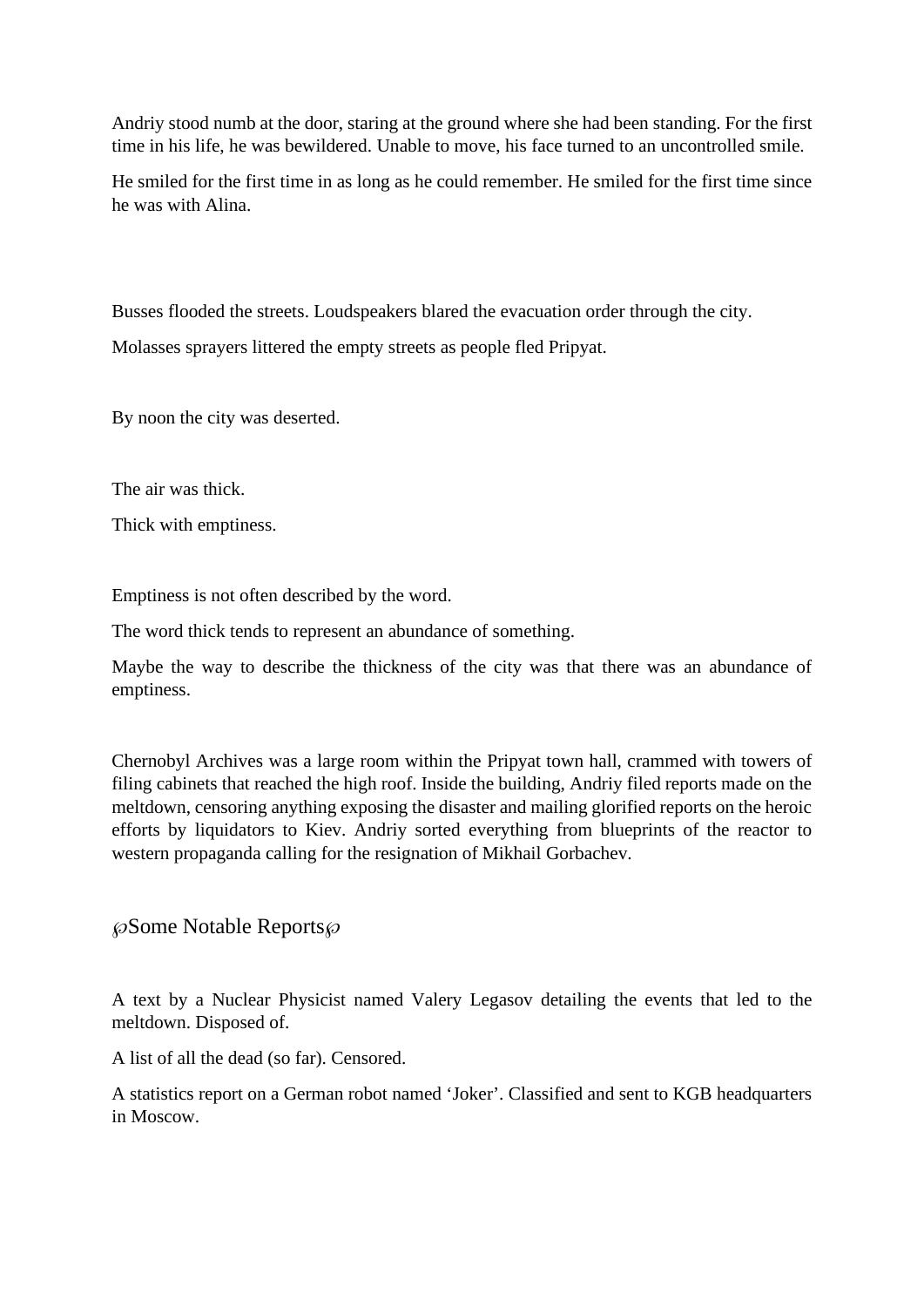The sound of a cabinet being opened screeched through the silent room.

Andriy leapt up to inspect and found none other than the hazel eyed woman from the hospital.

"What on earth are you doing here? The city has been evacuated!"

The woman turned to face Andriy.

"I want to find my husband's file. You pigs won't let me see him, go to his funeral, or even find out how he died. All you tell us is lies. I was told that I would see my husband and now I must secretly enter the city to even find where he got buried?"

"We are not pigs; we are trying to protect you."

"Of course, everyone is saying that. That lying cow Gorbachev saying, 'the Soviet people have shown the utmost honesty and bravery', no they haven't."

"How dare you call our leader a lying cow? I will have you shot!"

"Good! Maybe that way I finally see my husband!"

"Comrade."

"Yes?" Andriy darted to face the Colonel.

"Who are you talking to?"

"Her." Andriy muttered uneasily, pointing down the empty aisle.

"Who? There is no one here Comrade."

"The woman from the hospital, she was just here."

"Go back to your seat Comrade."

"But you need to find her, she escaped!"

"Go back to your seat Comrade!"

Andriy was hyperventilating, sure that the woman really was there.

The Colonel exited the room indignantly.

Andriy struggled to his seat, dizzy and disoriented. Had he just hallucinated? What was wrong with him? Was he going mad?

Andriy read through a document. A handwritten letter to Mikhail Gorbachev.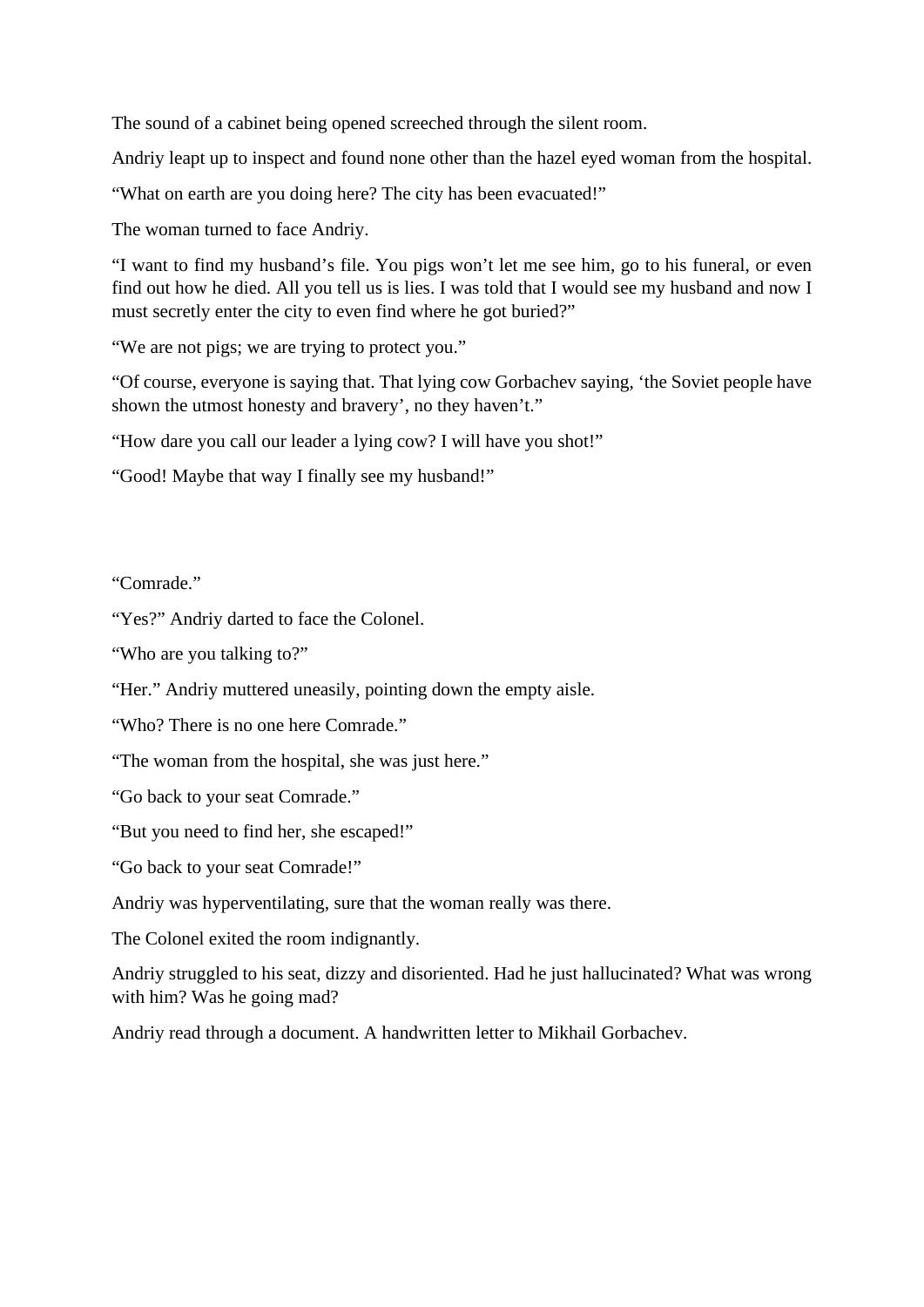## ℘Dear Comrade Gorbachev℘

I know you are covering up the disaster at Chernobyl. You are a lying cow and deserve to die of Radiation sickness like the rest of us.

Love, Alina.

Andriy blinked and the paper turned into a report on RBMK Class Reactors.

The Colonel re-entered.

"Hello Colonel, you are back quickly."

"You are no longer of any use, thank you for your service Comrade."

The Colonel pulled out a supressed pistol.

Andriy fell.

His blood was thick.

"No one knows. It doesn't matter. What does matter is that, to them, justice was done. Because, you see, to them, a just world is a sane world. There was nothing sane about Chernobyl. What happened there, what happened after, even the good we did, all of it... all of it, madness."

- Valery Legasov